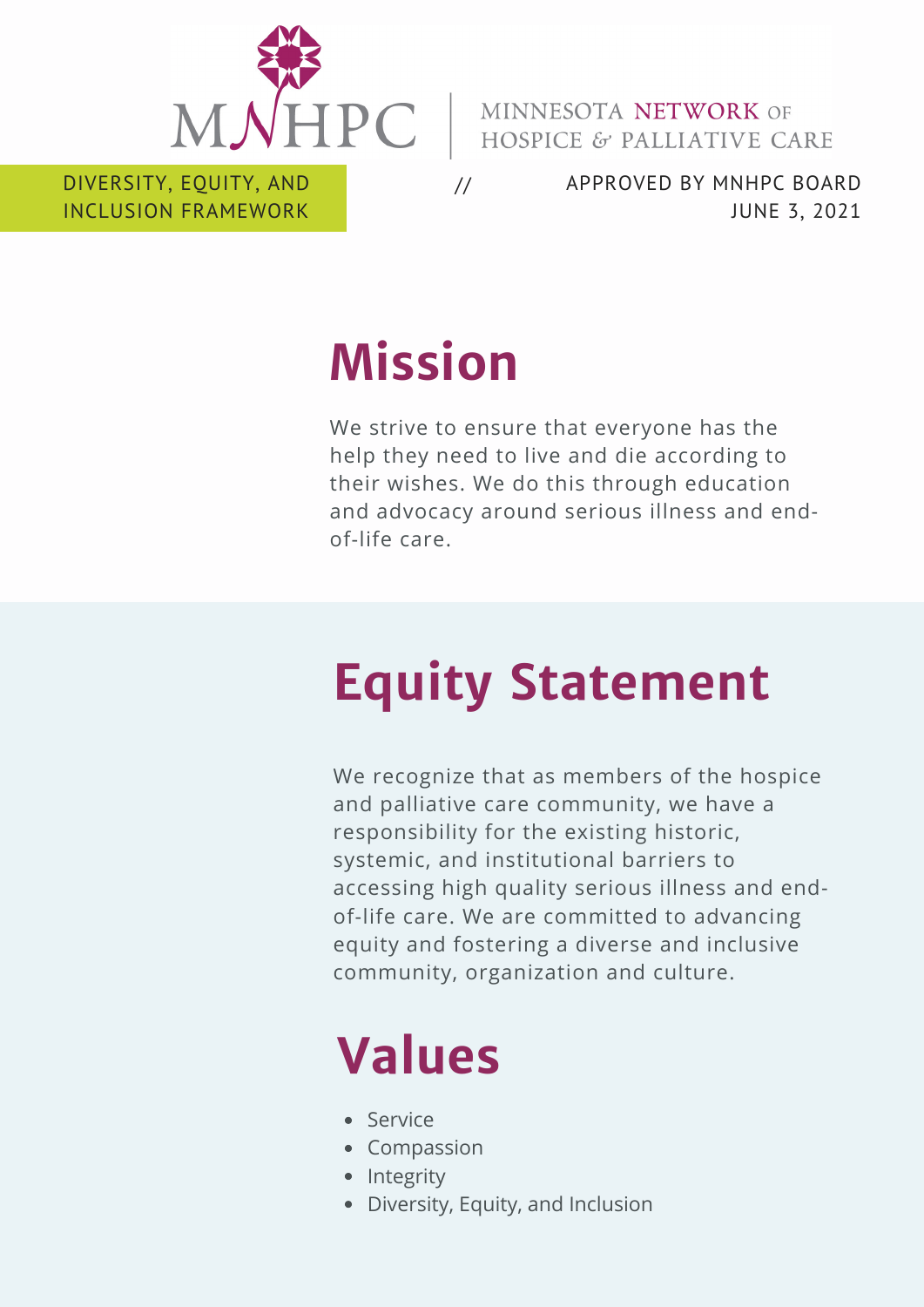## **Introduction**

**MNHPC's recent work related to diversity, equity, and inclusion is summarized below:**

#### **Education and Training**

MNHPC provides education and training on equity related topics through the MNHPC Annual Conference and webinars.

#### **Palliative Care Health Equity Rounds Program**

MNHPC is developing a program to provide in-depth, interdisciplinary education on equity in serious illness and endof-life care.

#### **Spiritual Barriers to Serious Illness and End-of-Life Care in the Muslim Community**

MNHPC is working with Children's Minnesota and the University of Minnesota to research spiritual barriers to serious illness and end-of-life care in the Muslim Community.

#### **Culturally and Linguistically Appropriate Resource Development**

From 2014-2016, MNHPC worked with SoLaHmo and ECHO MN to develop written and digital resources about palliative care and hospice for Somali, Hmong, and Spanish speaking populations. Click here for [resources.](https://www.mnhpc.org/multicultural-resources)

#### **Serving Diverse Communities Advisory Council**

In 2018, MNHPC convened an advisory group of service providers to discuss and provide recommendations on how to practice cultural humility and provide culturally appropriate serious illness and end-of-life care. Click here for the [report.](https://drive.google.com/file/d/1iQwoNmRzJpuq1iejbC-qwImGpx4k5aIy/view)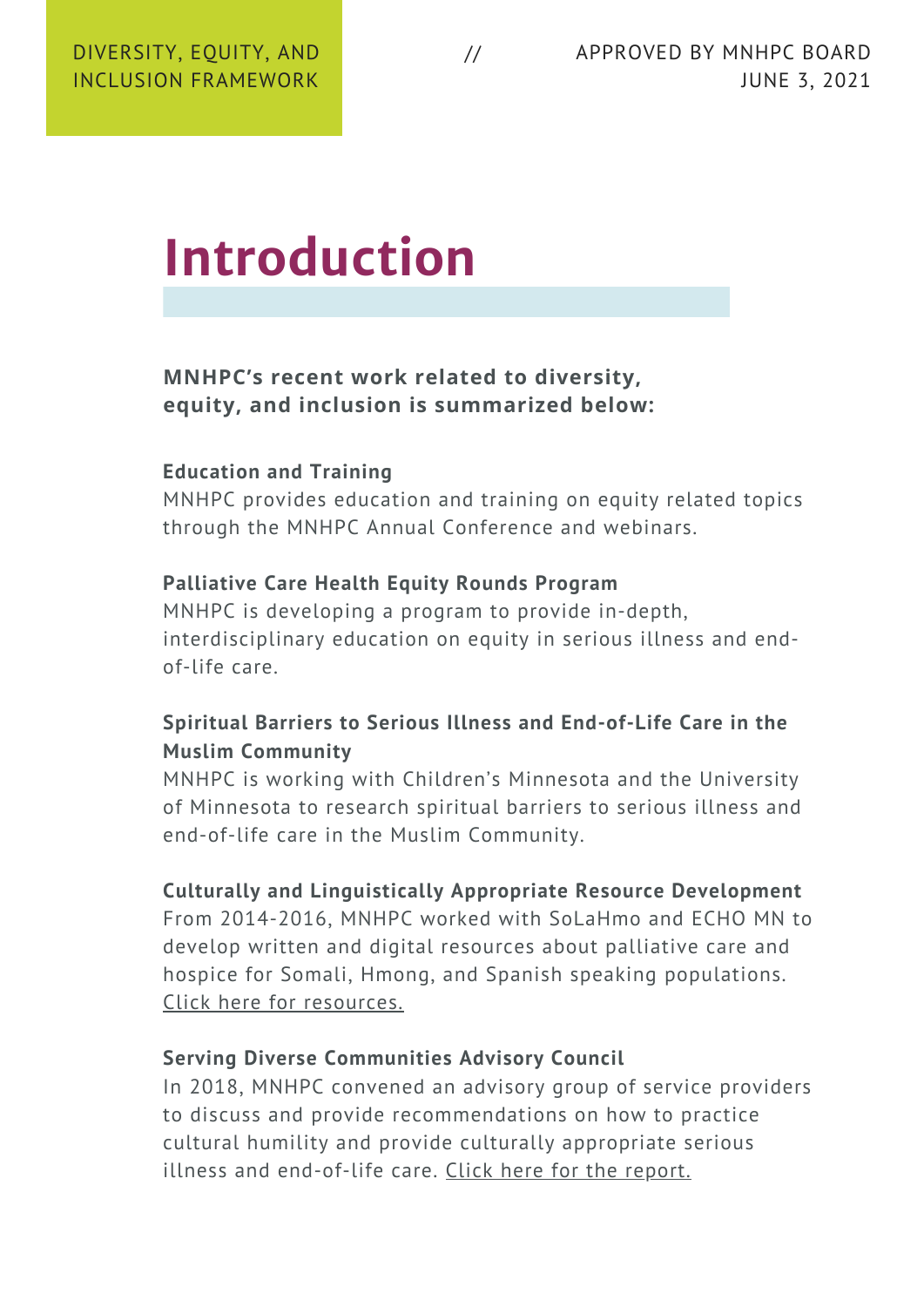### **Defining Diversity, Equity, and Inclusion for MNHPC**

### **Diversity**

Diversity is the presence of the wide range of backgrounds and identities existing in the MNHPC community and across the broad human health continuum. It includes sociodemographic variance as well as diversity of thinking. For MNHPC, this includes:

Individuals: aspects of identity and intersectionality such as race, ethnicity, age, gender, sexual orientation, socioeconomic status, (dis)ability, geography, religion/spirituality, family status, Veteran status, and professional discipline

Providers and organizations: type of hospice and palliative care provider, care setting, and payer source

The MNHPC Board: aspects of identity and intersectionality such as race, ethnicity, age, gender, sexual orientation, socioeconomic status, (dis)ability, geography, religion/spirituality, family status, Veteran status, professional discipline, and lived experience.

### **Equity**

Equity is promoting justice, impartiality, and fairness within the procedures, processes, and distribution of resources by institutions or systems. Tackling equity issues requires an understanding of the root causes of outcome disparities within our society (dei.extension.org).

Providing equitable palliative care and hospice means the unique goals, values, and preferences of each individual and their family are honored and incorporated in the plan of care. To achieve equity in palliative care and hospice we work to increase access to and awareness of serious illness and end-of-life services across patient populations, geographies, and care settings. We identify key outcomes and measures to benchmark disparities and set goals for improvement, and we commit to focusing resources and attention to areas where there are significant needs and gaps in access, awareness, and quality.

//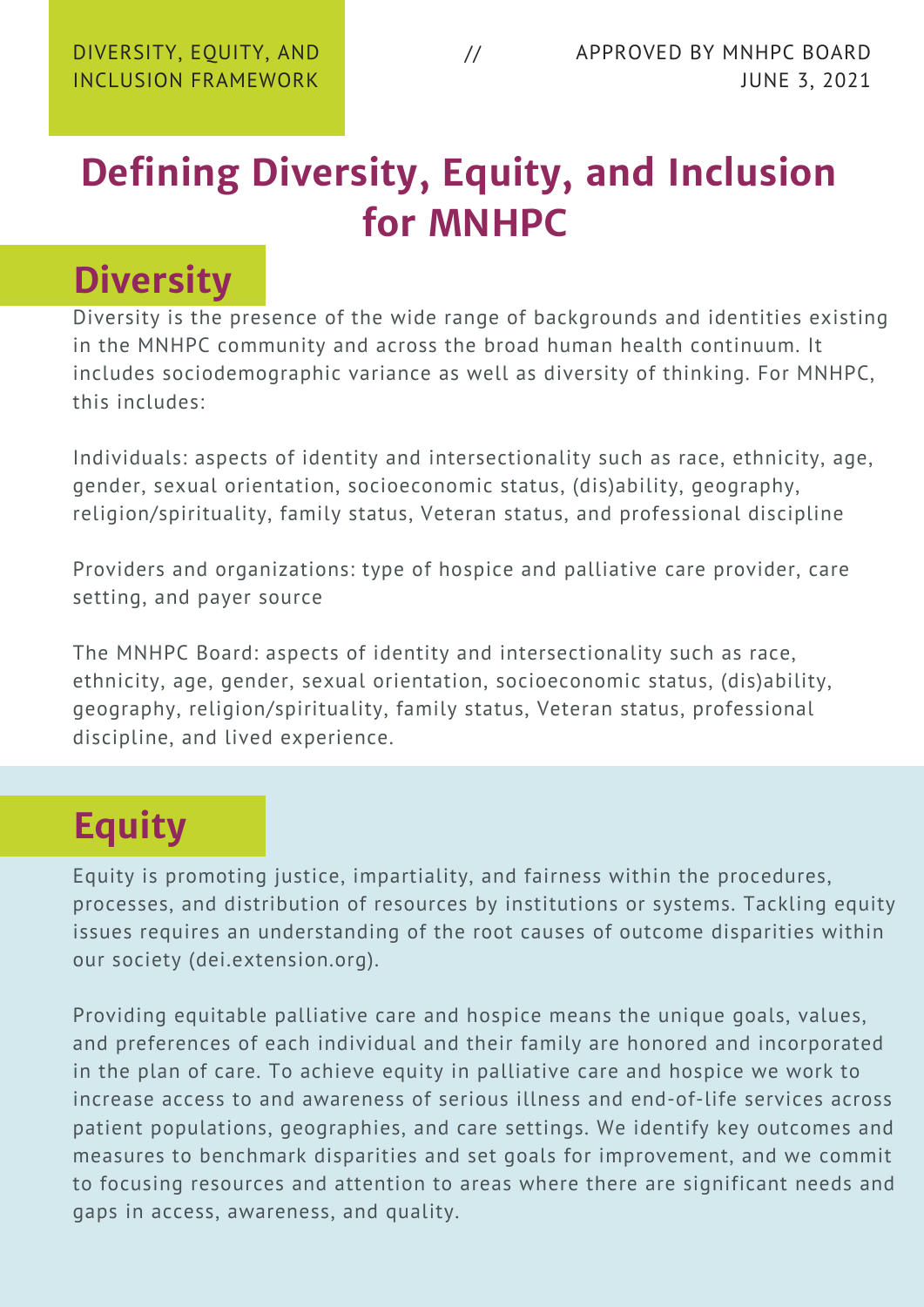### **Defining Diversity, Equity, and Inclusion for MNHPC**

### **Inclusion**

Authentically and comprehensively involving all voices into processes, philosophies, activities, and decision/policy making. It means that all voices at the table not only have the opportunity to contribute but are encouraged to do so.

Ensuring inclusion requires awareness of barriers to engagement and actively promoting solutions to break down those barriers.

Providing inclusive serious illness care to all Minnesotans means understanding that we don't all see illness and dying through the same lens. It means learning about and embracing and then educating providers and the public regarding these shared experiences. It means harnessing the expertise of those community members to educate and inform MNHPC's programming.

For MNHPC, this means being thoughtful and deliberate in seeking out feedback from our communities, and ensuring that we listen with intent to influence our own actions.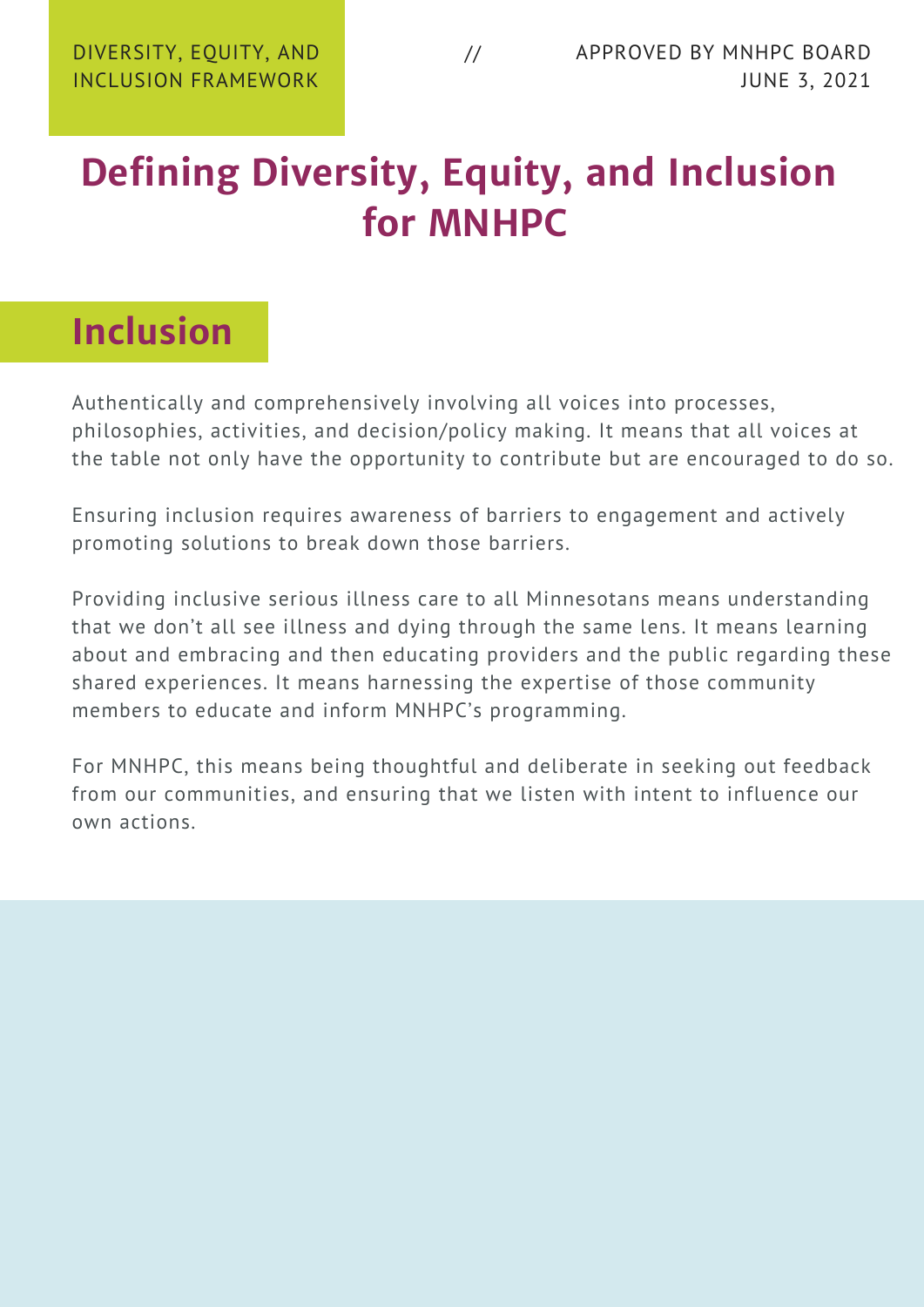# **Our Commitments**

| <b>Board of</b><br><b>Directors</b>                               | • Participate in annual training on DEI<br>• Include DEI in the organization's mission<br>• Integrate DEI into all committee updates during board meetings                                                                                                                                                                                                     |
|-------------------------------------------------------------------|----------------------------------------------------------------------------------------------------------------------------------------------------------------------------------------------------------------------------------------------------------------------------------------------------------------------------------------------------------------|
| <b>Development</b><br>and<br><b>Marketing</b><br><b>Committee</b> | Utilize a DEI lens to review marketing materials, messaging,<br>and outreach approaches<br>Explore funding opportunities for DEI programming                                                                                                                                                                                                                   |
| <b>Education</b><br>and Training<br><b>Committee</b>              | • Gather and analyze socio demographic data on event<br>attendees<br>• Emphasize DEI at the 2021 Virtual Conference by engaging<br>diverse audiences and communities, ensuring broad<br>representation among speakers, and offering equity focused<br>content<br>• Contribute to the development of hospice and palliative care<br>equity grand rounds program |
| <b>Executive</b><br><b>Committee</b>                              | • Organize annual board training on DEI<br>Develop a DEI values statement<br>Develop DEI process measures                                                                                                                                                                                                                                                      |
| <b>Finance and</b><br><b>Audit</b><br><b>Committee</b>            | • Allocate funding to increase access to MNHPC events to<br>underrepresented groups<br>• Continue to encourage vendor proposals from women and<br>minority owned businesses                                                                                                                                                                                    |
| <b>Nominating</b><br><b>Committee</b>                             | • Collect and analyze socio demographic information to<br>determine representation on the MNHPC Board of Directors<br>and Committees<br>Increase representation of underrepresented communities<br>across MNHPC leadership, members, and event attendees                                                                                                       |